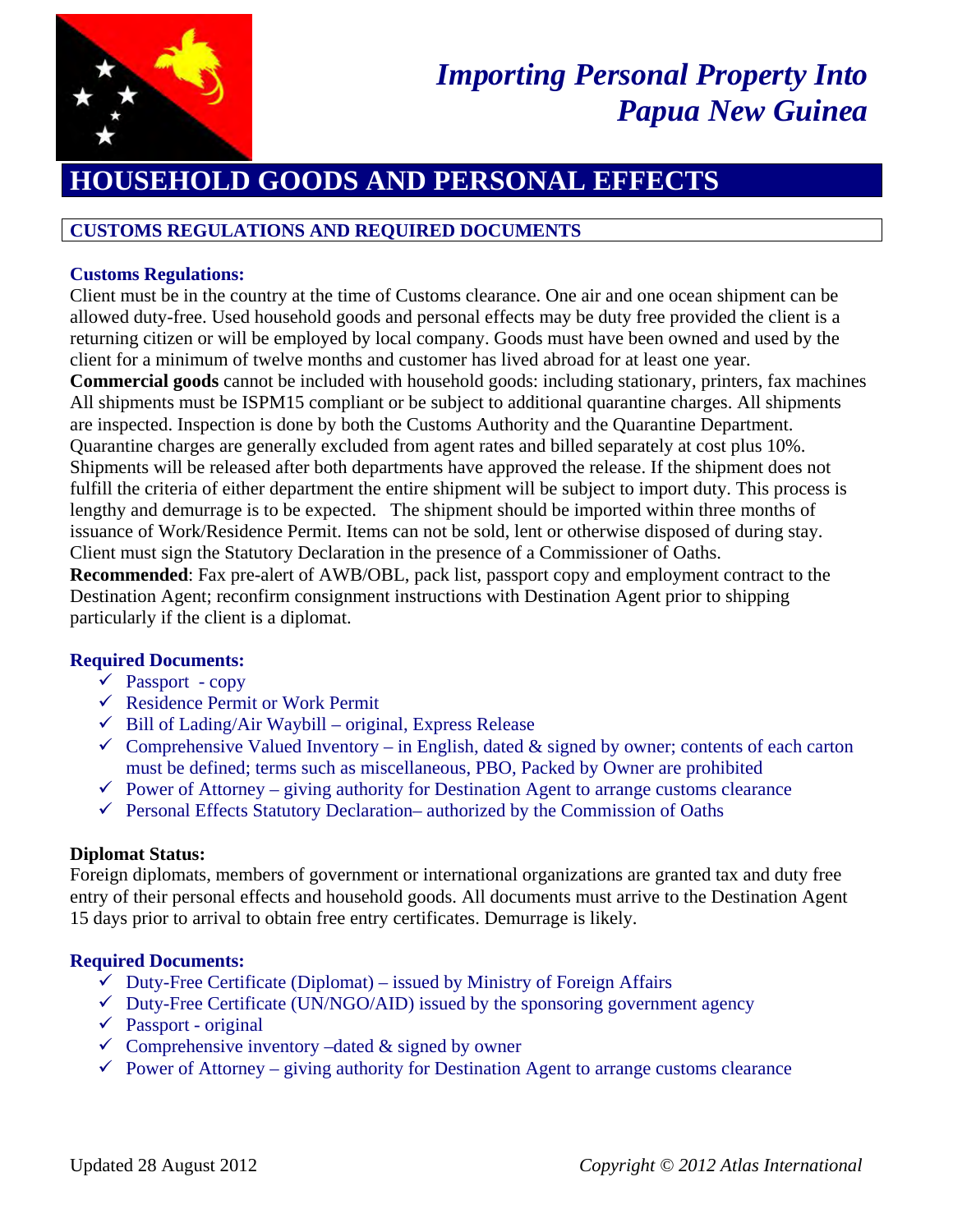- $\checkmark$  Appliances/Electronics dutiable; require receipts to prove 1 year of ownership
- $\checkmark$  Prescription medications require a health certificate
- $\checkmark$  New items incur duty (less than 1 year) must be declared; may require invoices/receipts
- $\checkmark$  Alcohol 1 litre allowed per adult in excess is subject to high duty & taxes
- $\checkmark$  Tobacco 200 cigarettes or 50 cigars allowed
- $\checkmark$  Video tapes, DVD's subject to censure and duty

#### **PROHIBITED ITEMS**

- $\checkmark$  Narcotics/illegal drugs of any kind
- $\checkmark$  Pornography and subversive or offensive material/literature
- $\checkmark$  Explosives, ammunitions, knives, and weapons including fireworks
- $\checkmark$  Products from the Endangered Species List ivory, horns, furs, feathers, skins
- $\checkmark$  All agricultural products & by-products: plants, bulbs, seeds, seedlings & soil
- $\checkmark$  Gambling paraphernalia

#### **IMPORTATION OF PETS**

Cats and dogs are allowed but subject to a 9 month quarantine period in Australia prior to allowance into Papua New Guinea. One is advised to contact the Destination Agent for the newest requirements and processes.

#### **Required Documents:**

- $\checkmark$  Certificate of Vaccination including rabies, less than 6 months prior to arrival
- $\checkmark$  Health Certificate by a Veterinarian at origin

#### **IMPORTATION OF VEHICLES**

Vehicles are duty-free for those with Diplomat status, so long as they have been in the owner's possession for at least 12 months. Importation for non-diplomats is complicated and lengthy. Consultation with the Destination Agent is strongly advised before consigning a vehicle.

OBL must show chassis & engine numbers, cubic capacity, year of manufacture, brand and model. Vehicles cannot be sold or otherwise disposed of for 15 months after importation.

#### **Required Documents:**

- $\checkmark$  Certificate of Title and Registration must be original
- $\checkmark$  Commercial/Purchase Invoice must be original
- $\checkmark$  Drivers License & International Insurance Policy (green card)
- $\checkmark$  Customs Declaration
- $\sqrt{OBL}$

#### **NOTES:**

**Entry & Exit Requirements:** HIV/AIDS entry restrictions exist for visitors to and foreign residents of Papua New Guinea. If you request residency or intend to remain long term in Papua New Guinea, you are required to have an AIDS test performed at a U.S. Government medical facility. You are encouraged to carry a copy of your U.S. passport at all times, so that if questioned by local officials, your proof of identity and U.S. citizenship is readily available.